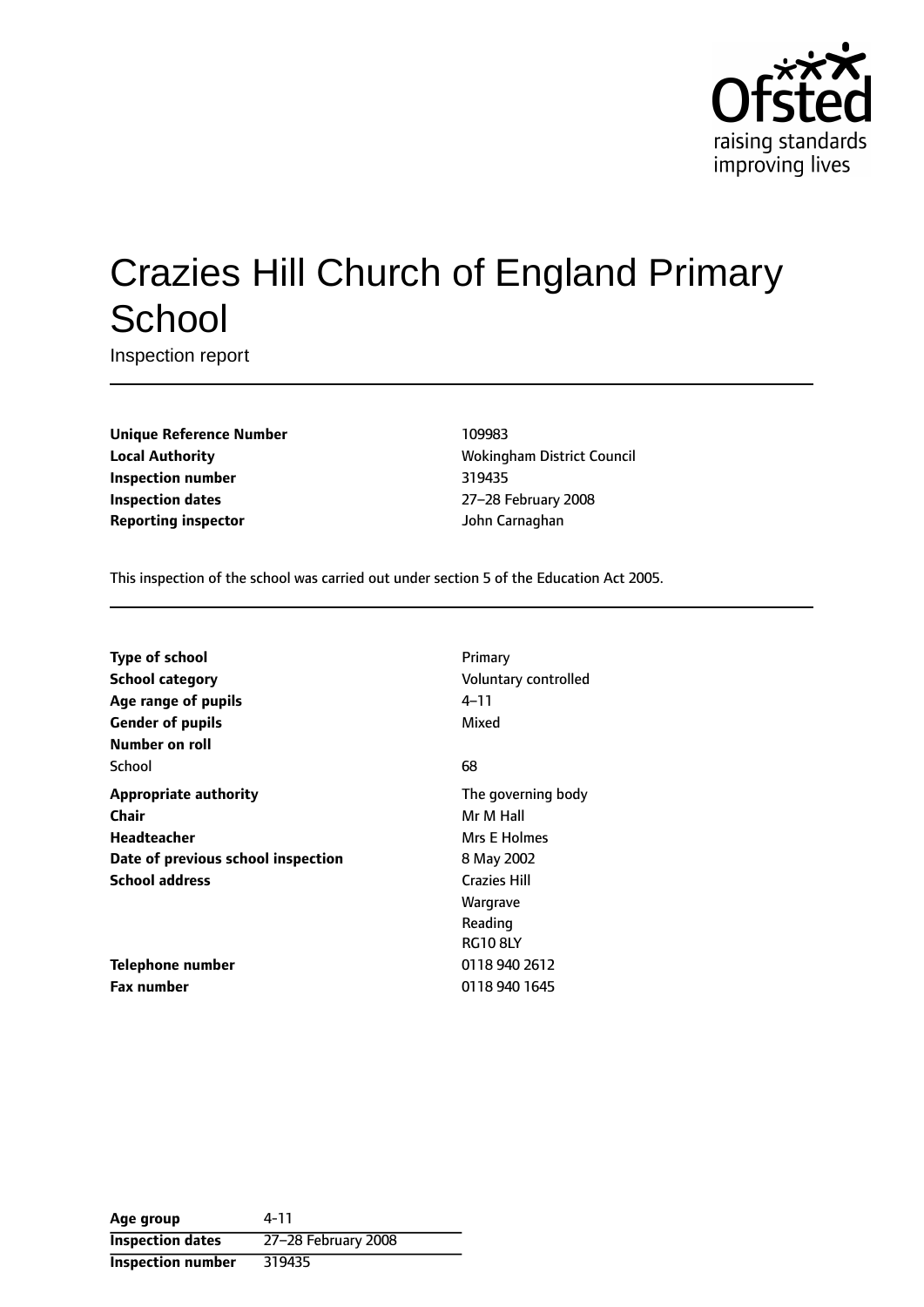© Crown copyright 2008

.

#### Website: www.ofsted.gov.uk

This document may be reproduced in whole or in part for non-commercial educational purposes, provided that the information quoted is reproduced without adaptation and the source and date of publication are stated.

Further copies of this report are obtainable from the school. Under the Education Act 2005, the school must provide a copy of this report free of charge to certain categories of people. A charge not exceeding the full cost of reproduction may be made for any other copies supplied.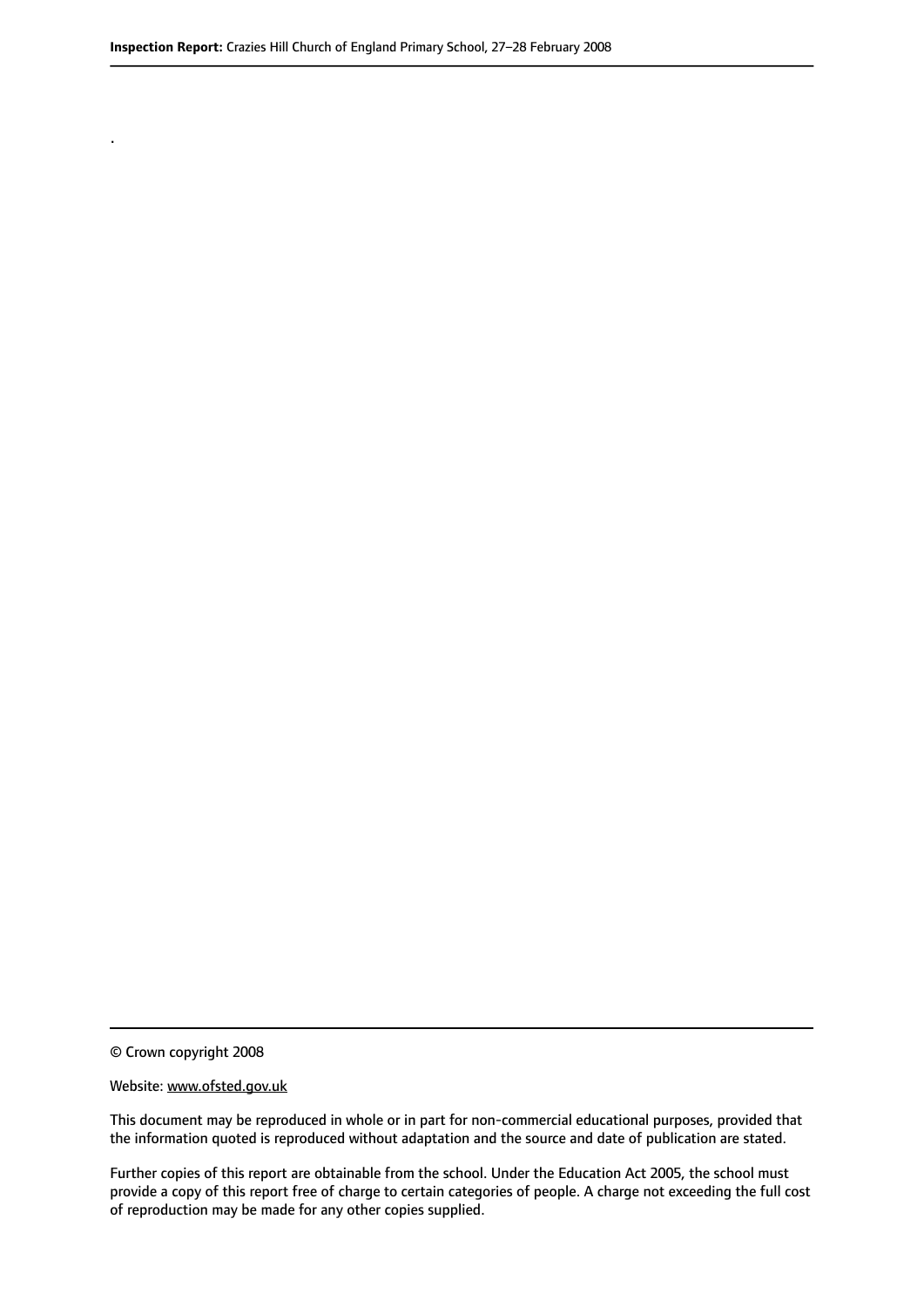# **Introduction**

The inspection was carried out by one Additional Inspector.

#### **Description of the school**

Crazies Hill Primary School is much smaller than average and smaller than it was at the previous inspection in 2002. It has fewer than average pupils from minority ethnic backgrounds and all pupils speak English as their first language. There are below average numbers of pupils with learning difficulties and disabilities, the majority of these have moderate learning difficulties.

#### **Key for inspection grades**

| Grade 1 | Outstanding  |
|---------|--------------|
| Grade 2 | Good         |
| Grade 3 | Satisfactory |
| Grade 4 | Inadequate   |
|         |              |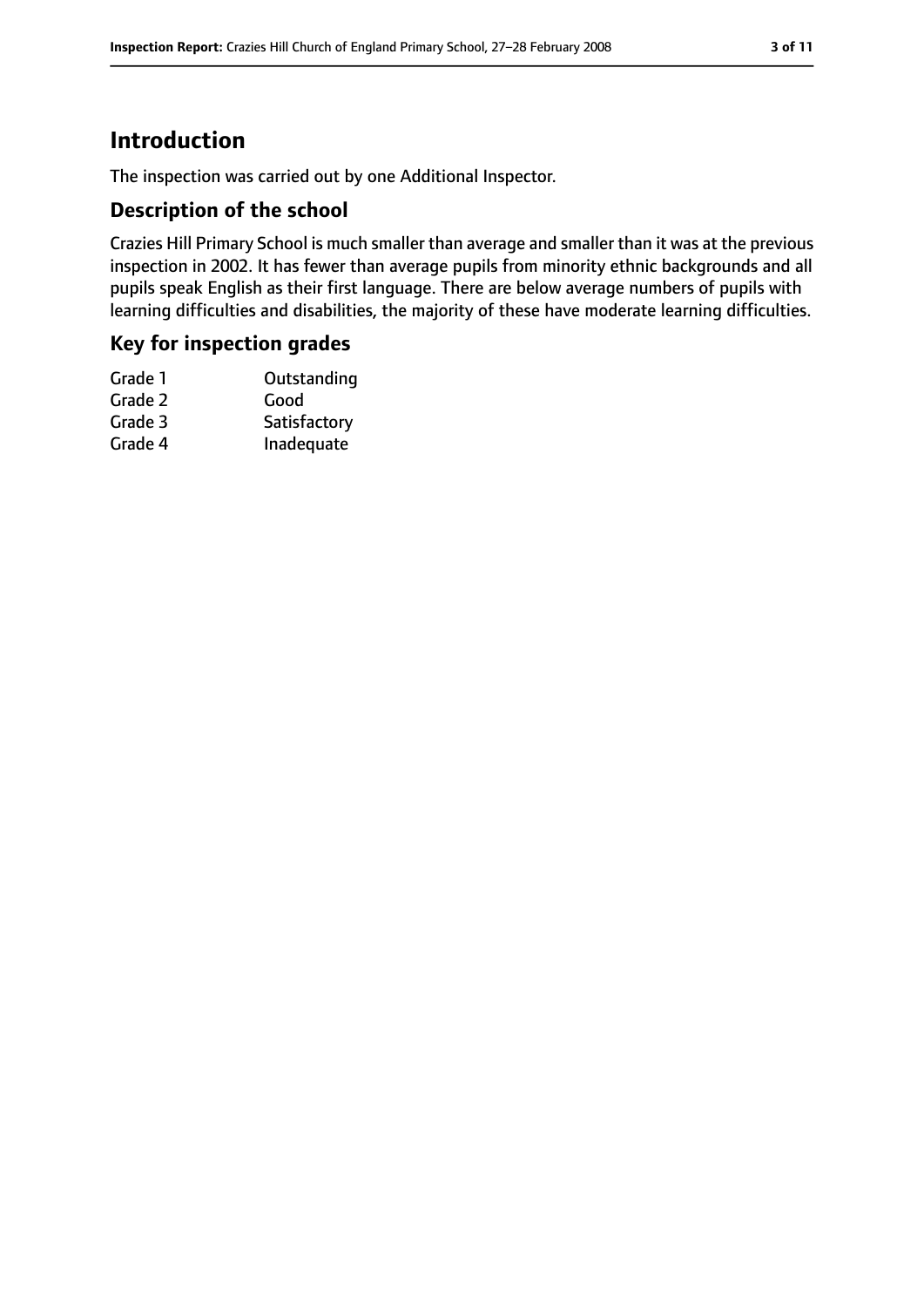# **Overall effectiveness of the school**

#### **Grade: 2**

Crazies Hill Church of England Primary School provides a good standard of education. The school has some outstanding features. There have been numerous improvements since the previous inspection, in particular the curriculum is much broader and more stimulating.

Parents and pupils recognise the many positive qualities of the school. Pupils' enjoyment is outstanding and this is reflected in their excellent behaviour. These factors make an important contribution to pupils' good personal and academic development. Typically, one parent accurately wrote, 'We hold the staff in the highest regard...they always go the extra mile for all the children. It is the happiest of environments.'

Children enter the school with levels of knowledge and skills similar to those expected nationally of four-year-olds. When they leave Year 6, their standards are above average and their achievement is good. Warm, mutually supportive relationships in classrooms and elsewhere lie at the heart of good learning. Teaching is good. Pupils are well managed and, from the earliest moments in the school, quickly learn how to work independently. Teachers provide many opportunities for pupils to exercise independence and this makes lessons interesting and lively. Marking is inconsistent and does not always clearly indicate how pupils' work could be better. The outstanding curriculum is thoroughly planned to provide an attractive range of opportunities and pupils' development is also strongly supported by the interesting mix of after school clubs.

Procedures to nurture pupils' personal development are strong. Pupils correctly feel safe and well cared for. However, even the oldest pupils, do not have enough clear targets to guide their academic improvement. Pupils' personal development is good. They know how to remain safe and healthy. For example, they have a clear understanding of the significance of diet and exercise in promoting good health.

Leadership and management are good. The headteacher has a clear vision of how the school should develop in the future and this is clearly expressed in the thoughtful and relevant school plan. The headteacher is well supported by the rest of the staff and governors and all adults work as a close knit, harmonious group. The senior management team is currently embryonic and lacks effective structures, leaving most leadership responsibilities with the headteacher. Governors are regular visitors to the school, are supportive and challenge the school when required.

## **Effectiveness of the Foundation Stage**

#### **Grade: 2**

Most children have been to nursery before joining the school. Well-organised provision enables pupils to settle rapidly into school life and they quickly acquire the good personal skills that are such a feature throughout the school. By the time they leave most have reached their early learning goals and their achievement is satisfactory. In the dedicated Reception class, staff work well as a team and keep careful records of each individual's development. This information is used to give greater support and challenge to children where needed and also feeds into the informative, illustrated reports sent to parents. Good outdoor and indoor accommodation contributes strongly to children's progress.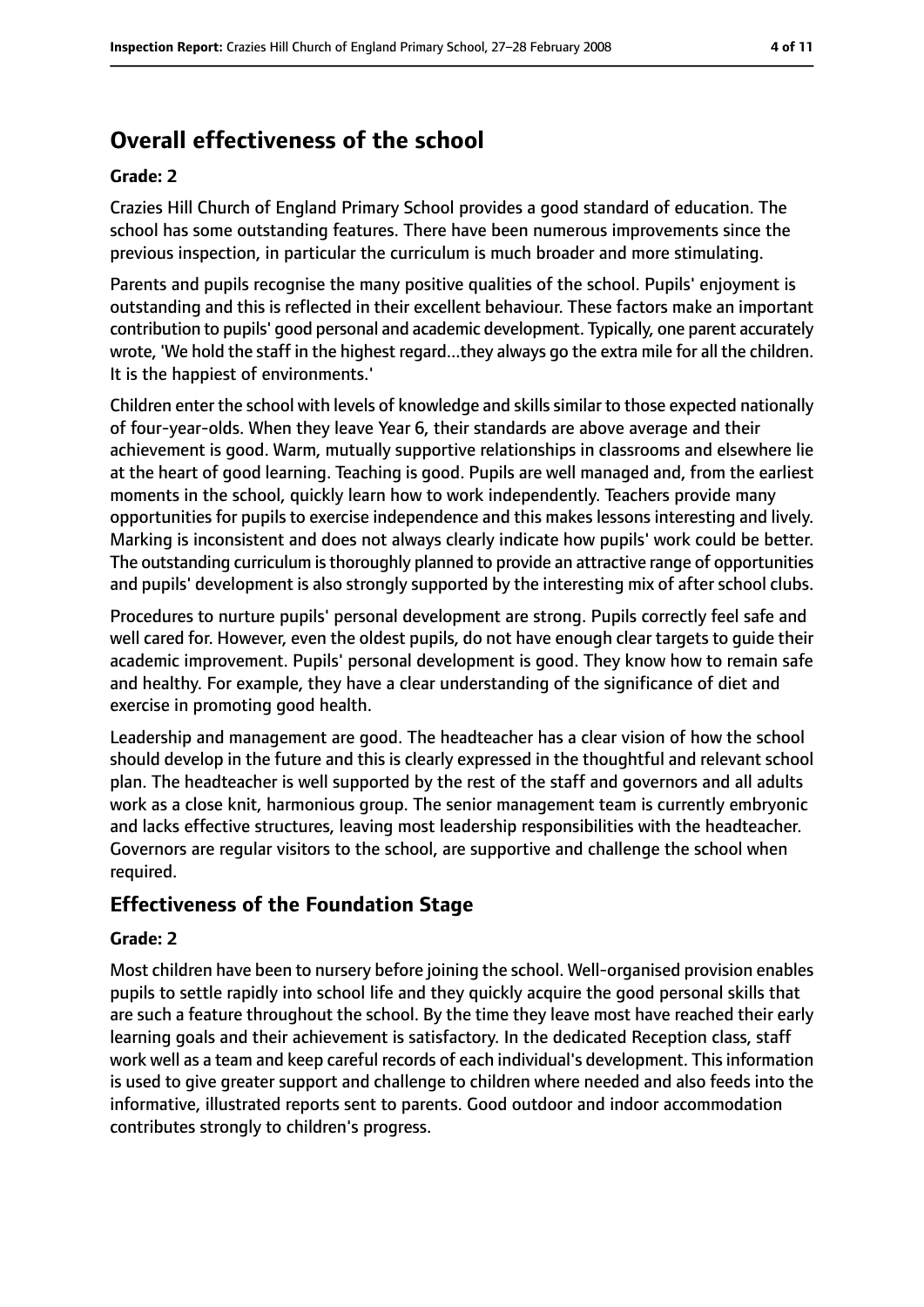## **What the school should do to improve further**

- Improve marking and target setting so that they provide consistently clear guidance to pupils about where their work could be better.
- Clarify the roles of senior leaders to enable them to take greater responsibility for aspects of managing the school such as the achievement of particular age ranges of pupils.

# **Achievement and standards**

#### **Grade: 2**

The skills children have on entry to the school are similar to national expectations. By the end of their reception year most have reached the goals expected of five year olds nationally. Strong teaching, particularly in literacy and numeracy, ensures that pupils achieve well in Years 1 and 2 and reach above average standards in the national assessments at the end of the Key Stage. The good challenge provided for more able pupils throughout the school, ensures that above average numbers reach higher levels in national assessments. As a result standards at the end of Year 6 are also above average and higher than at the time of the previous inspection. Pupils' achievement, including those with moderate learning difficulties, is good. They develop high standards in English, in particular they are fluent and confident speakers and listen carefully to one another. The broad and interesting curriculum ensures that pupils reach also above average standards in music, physical education and religious education.

# **Personal development and well-being**

#### **Grade: 2**

The inspector agrees with pupils and parents that Crazies Hill is a happy, welcoming school where pupils enjoy their education greatly. Pupils who enter the school at other than the usual times report that they were quickly welcomed and settle in easily. Pupils appreciate the warm relationships across the school and older ones enjoy looking after the youngest children. There is no bullying and behaviour is outstanding, strongly promoting good achievement. Attendance is good.

Pupils are well briefed how to stay safe and understand when they should exercise caution. They contribute strongly to the school, local and wider community through participation in local events, regular fund-raising for charities and enthusiastic participation in the burgeoning school council. Pupils are happy that the school council represents their ideas well. They develop self-reliance and other helpful skills that prepare them well for the future.

Pupils' spiritual, moral, social and cultural development is good, supported by the school's strong Christian ethos. The school carefully offsets its largely white British culture with a range of visits and visitors to promote greater multi-cultural understanding.

# **Quality of provision**

## **Teaching and learning**

#### **Grade: 2**

There are numerous strengths in teaching and learning. There are excellent, constructive relationships in classrooms. Pupils have a powerful work ethic, concentrate fiercely and work keenly to meet their learning objectives. Outstanding behaviour helps lessons proceed at a good pace. Teachers have good subject knowledge, inspiring pupils' confidence and even the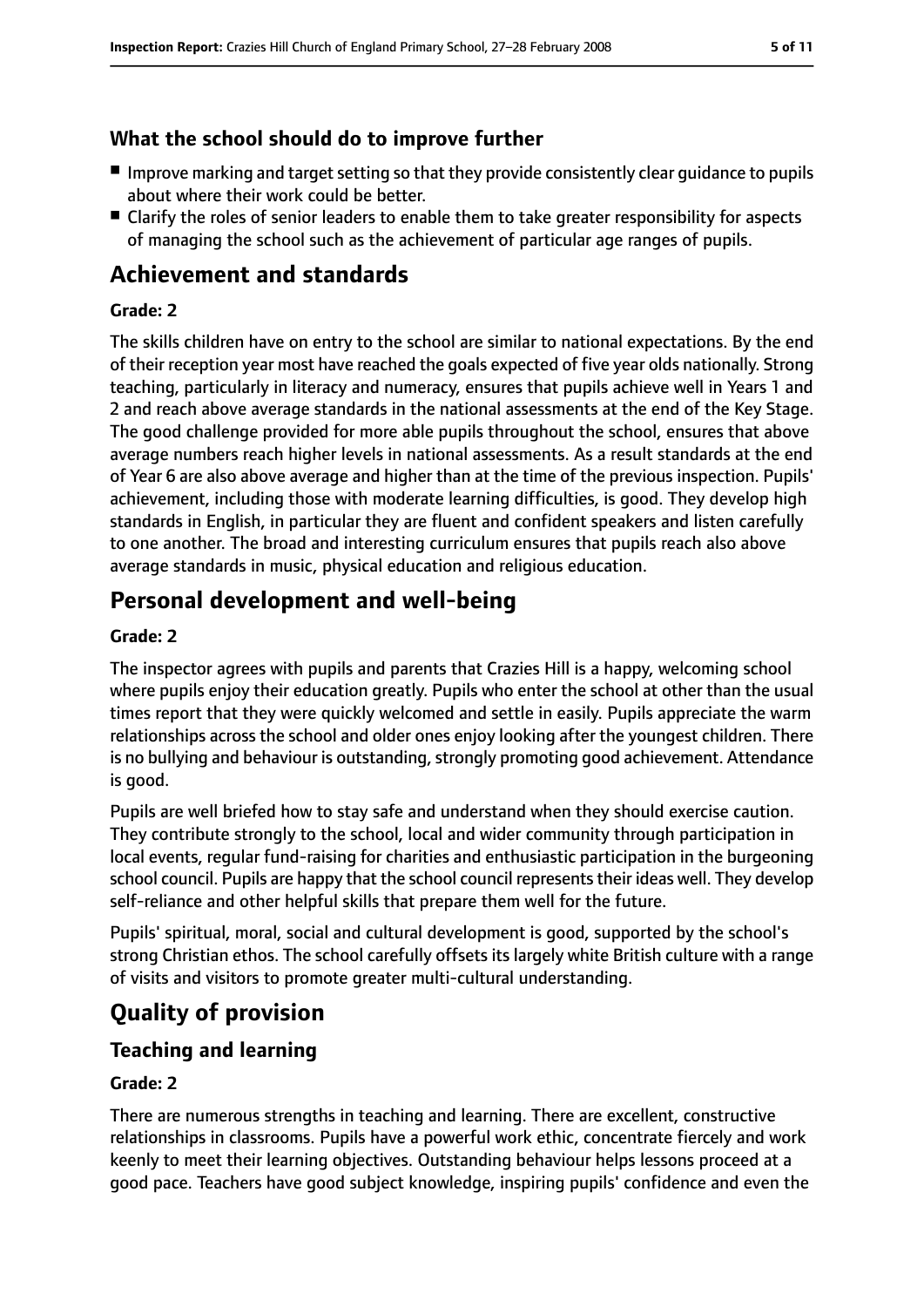youngest happily speak out in front of the class when requested. Pupils have numerous opportunities to work independently, in pairs and in small groups and respond very well.

The school has a wide range of assessment information. This is clearly recorded so that staff have quick access to pupils' records and are aware where progress may be faltering. A range of intervention strategies supports those who need it. Teaching assistants are well trained and deployed and make a significant contribution to pupils' achievement.

Marking of pupils' of work is inconsistent. At its best, it offers praise and encouragement. However, this varies between classes and subjects and in some cases marking is sketchy. Teachers do not link their marking to targets, so pupils lack constructive guidance on how to improve.

### **Curriculum and other activities**

#### **Grade: 1**

The breadth and range of curriculum opportunities is outstanding. The curriculum meets all requirements and, in addition, offers French to Key Stage 2 pupils. The school has an innovative variety of event days and weeks, where pupils widen their understanding and experience of, for example, other faiths, arts and crafts, music and information and communications technology (ICT). These stimulating events lead to displays and performances for parents and do much to boost pupils' personal development. The school successfully avoids being isolated through numerous trips to places of interest such as a Buddhist temple, and a wide range of visitors, including actors and musicians.

The school has very good links with other local primary and secondary schools and this enhances the provision of a wide range of music, sport and other after-school clubs, including fielding teams in local sporting competitions. Pupils report that often half of the pupils in the school stay behind to take part in activities.

## **Care, guidance and support**

#### **Grade: 2**

The school prides itself on the quality of pupils' pastoral care. Pupils and parents rightly have full confidence in the way the school looks after pupils and nurtures their personal development. The school has very good systems to ensure that child protection and the safeguarding of pupils are both robust. The needs of vulnerable children are well known to all staff and the school is careful to provide the correct degree of support for all. The school makes judicious use of outside agencies to support pupils when required.

Most pupils have weekly targets, which they set and review themselves, with the help of their class teachers. The setting of subject-specific targets is inconsistent between classes and subjects and older pupils are often vague when asked what they need to do to improve their work.

# **Leadership and management**

#### **Grade: 2**

The headteacher works closely with all staff to promote school improvement. Good teamwork ensures that the school runs very smoothly day-to-day. In the effective school development plan, the headteacher and her colleagues set out a convincing template for the future. The ambitions outlined and enacted in this ongoing plan have promoted good improvements since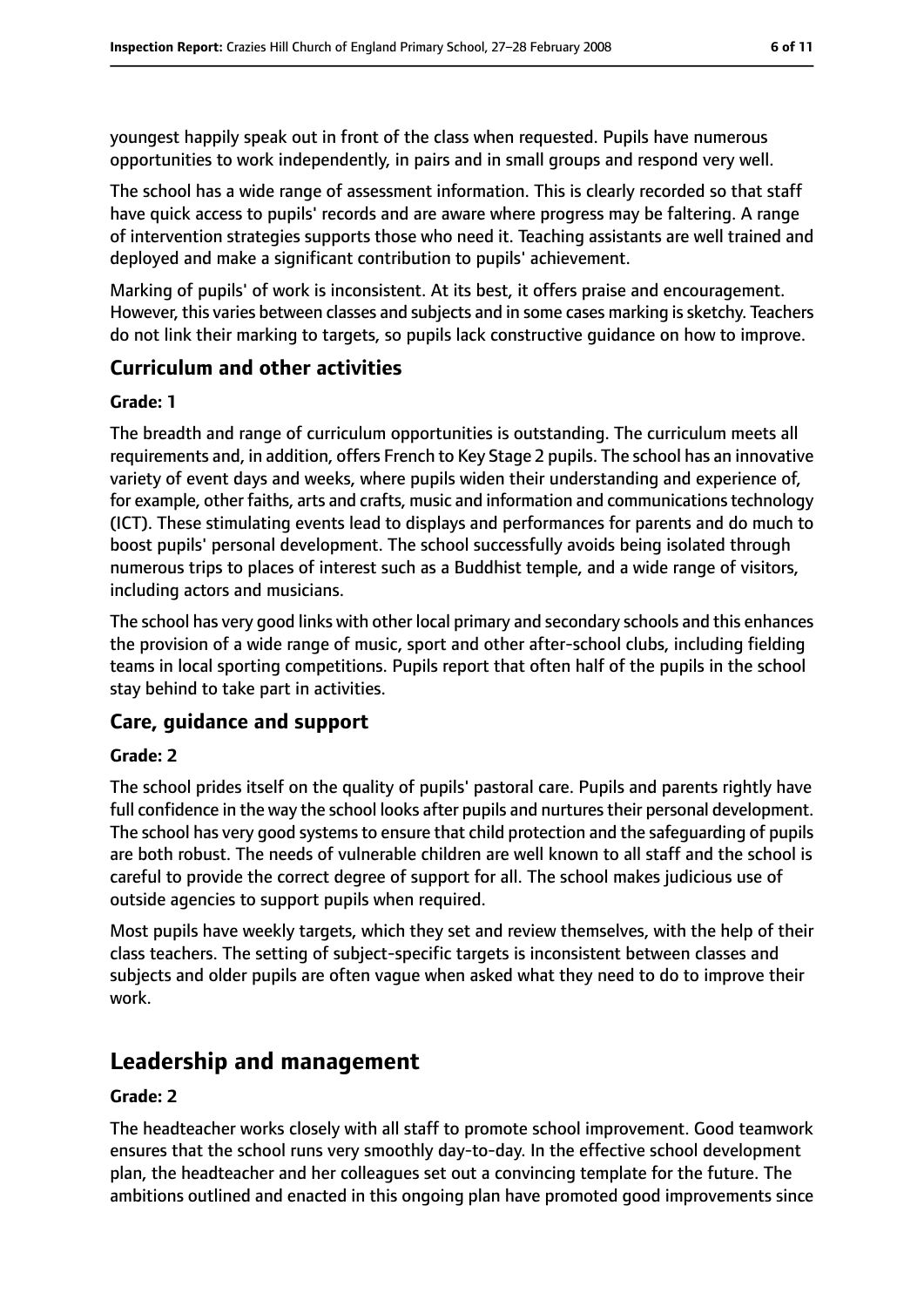the previous inspection, particularly higher standards and achievement. This strong track record indicates the school's capacity for future improvement is good.

The headteacher evaluates the school well but the way governors and other staff formally check on provision is inconsistent. Governors are currently re-distributing responsibilities to improve formal monitoring through closer links with subject co-ordinators. Informal visits keep governors in touch with pupils' and parents' views and they support and challenge the school as and when appropriate.

Members of the recently established senior management team support the headteacher strongly but do not have a clear picture of their leadership roles. They do not systematically monitor the school and so lack all the information they require to manage pro-actively.

Financial management is effective and the school has retained a good staffing ratio, despite a fall in the roll. Good fund-raising by the parent/teacher association has helped ensure that the school is well resourced.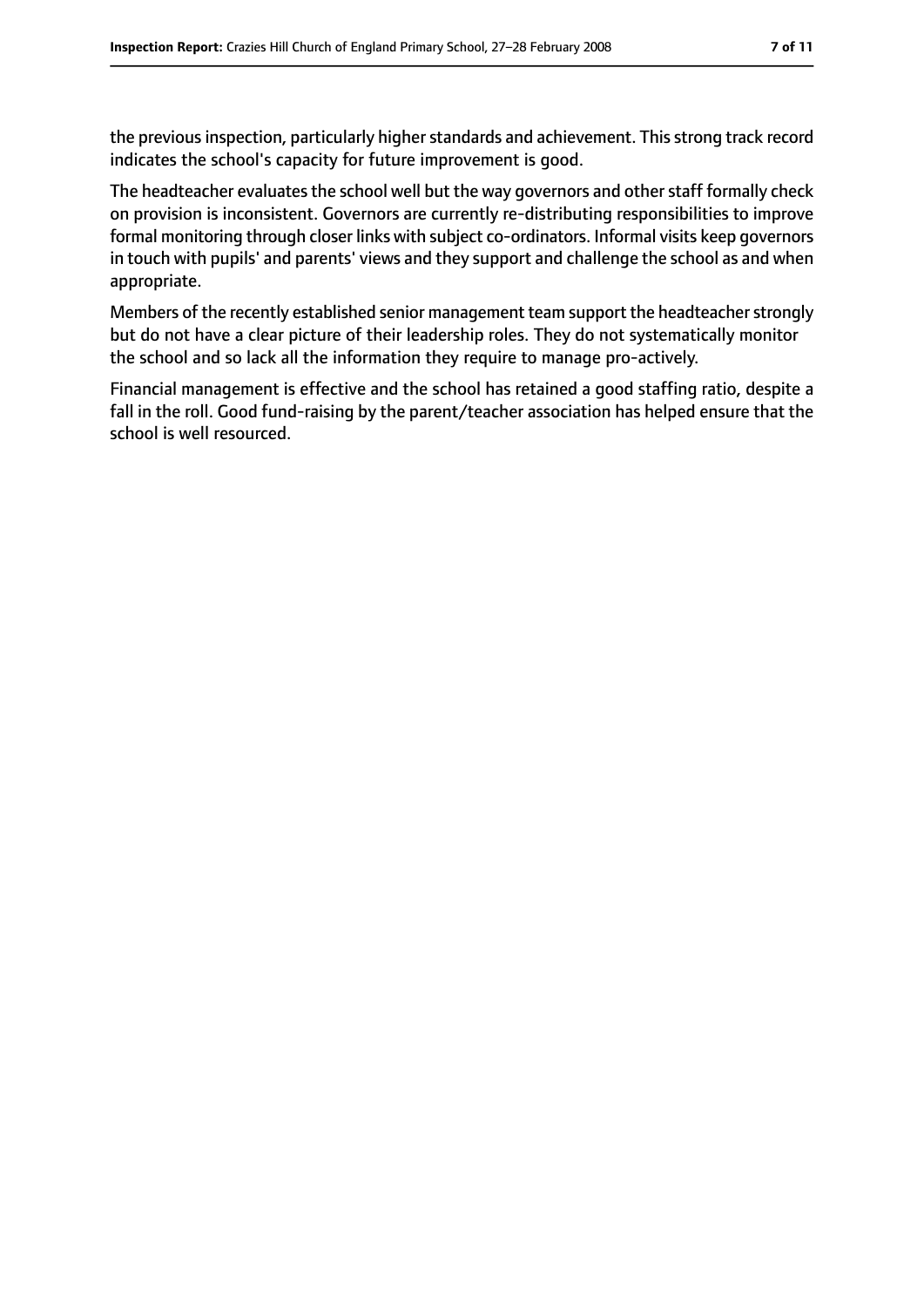**Any complaints about the inspection or the report should be made following the procedures set out in the guidance 'Complaints about school inspection', which is available from Ofsted's website: www.ofsted.gov.uk.**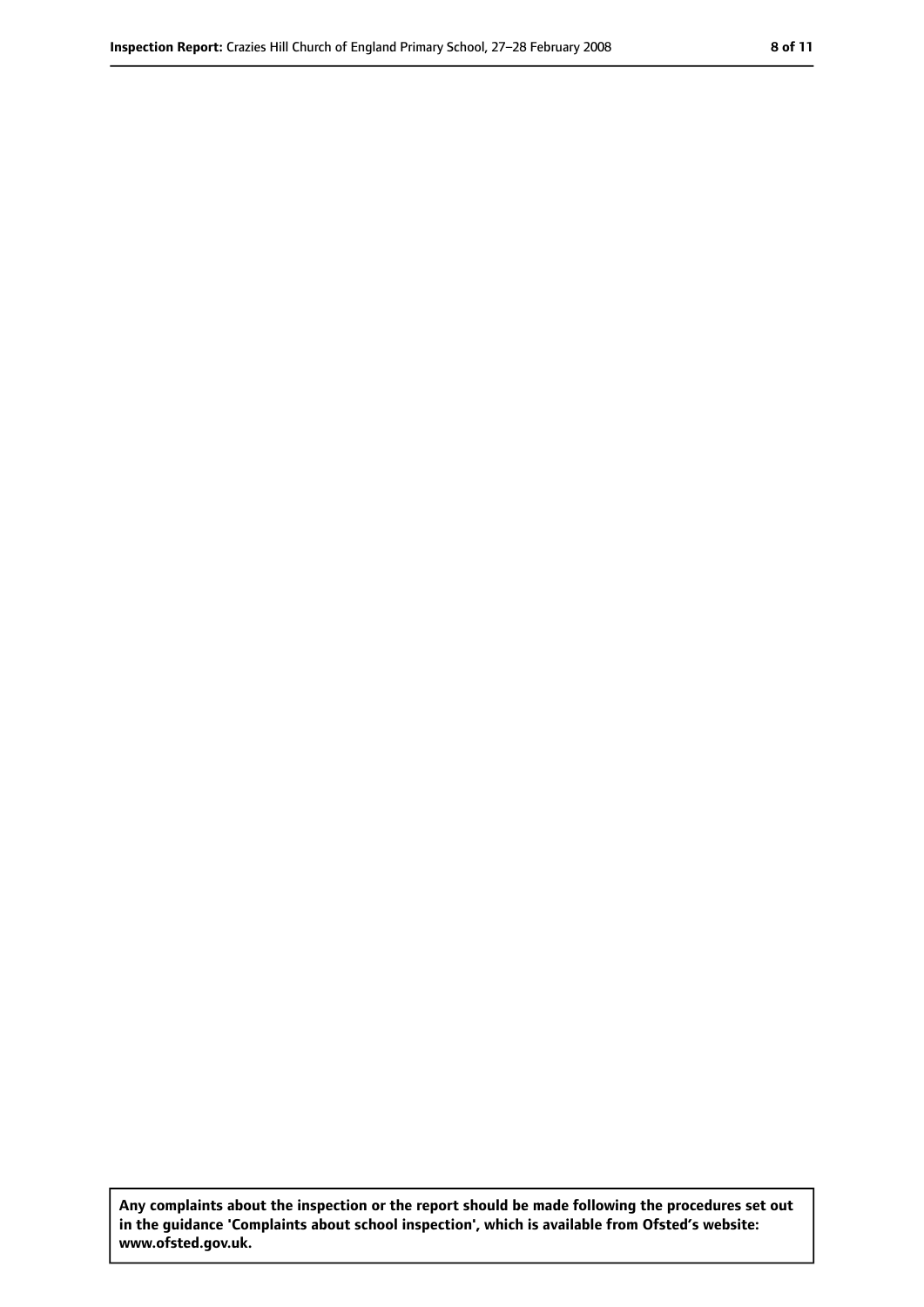# **Inspection judgements**

| $^{\backprime}$ Key to judgements: grade 1 is outstanding, grade 2 good, grade 3 satisfactory, and | <b>School</b>  |
|----------------------------------------------------------------------------------------------------|----------------|
| arade 4 inadeguate                                                                                 | <b>Overall</b> |

# **Overall effectiveness**

| How effective, efficient and inclusive is the provision of education, integrated<br>care and any extended services in meeting the needs of learners? |     |
|------------------------------------------------------------------------------------------------------------------------------------------------------|-----|
| Effective steps have been taken to promote improvement since the last<br>inspection                                                                  | Yes |
| How well does the school work in partnership with others to promote learners'<br>well-being?                                                         |     |
| The effectiveness of the Foundation Stage                                                                                                            |     |
| The capacity to make any necessary improvements                                                                                                      |     |

#### **Achievement and standards**

| How well do learners achieve?                                                                               |  |
|-------------------------------------------------------------------------------------------------------------|--|
| The standards <sup>1</sup> reached by learners                                                              |  |
| How well learners make progress, taking account of any significant variations between<br>groups of learners |  |
| How well learners with learning difficulties and disabilities make progress                                 |  |

## **Personal development and well-being**

| How good is the overall personal development and well-being of the<br>learners?                                  |  |
|------------------------------------------------------------------------------------------------------------------|--|
| The extent of learners' spiritual, moral, social and cultural development                                        |  |
| The extent to which learners adopt healthy lifestyles                                                            |  |
| The extent to which learners adopt safe practices                                                                |  |
| How well learners enjoy their education                                                                          |  |
| The attendance of learners                                                                                       |  |
| The behaviour of learners                                                                                        |  |
| The extent to which learners make a positive contribution to the community                                       |  |
| How well learners develop workplace and other skills that will contribute to<br>their future economic well-being |  |

#### **The quality of provision**

| How effective are teaching and learning in meeting the full range of the<br>learners' needs?          |  |
|-------------------------------------------------------------------------------------------------------|--|
| How well do the curriculum and other activities meet the range of needs<br>and interests of learners? |  |
| How well are learners cared for, guided and supported?                                                |  |

#### **Annex A**

 $^1$  Grade 1 - Exceptionally and consistently high; Grade 2 - Generally above average with none significantly below average; Grade 3 - Broadly average to below average; Grade 4 - Exceptionally low.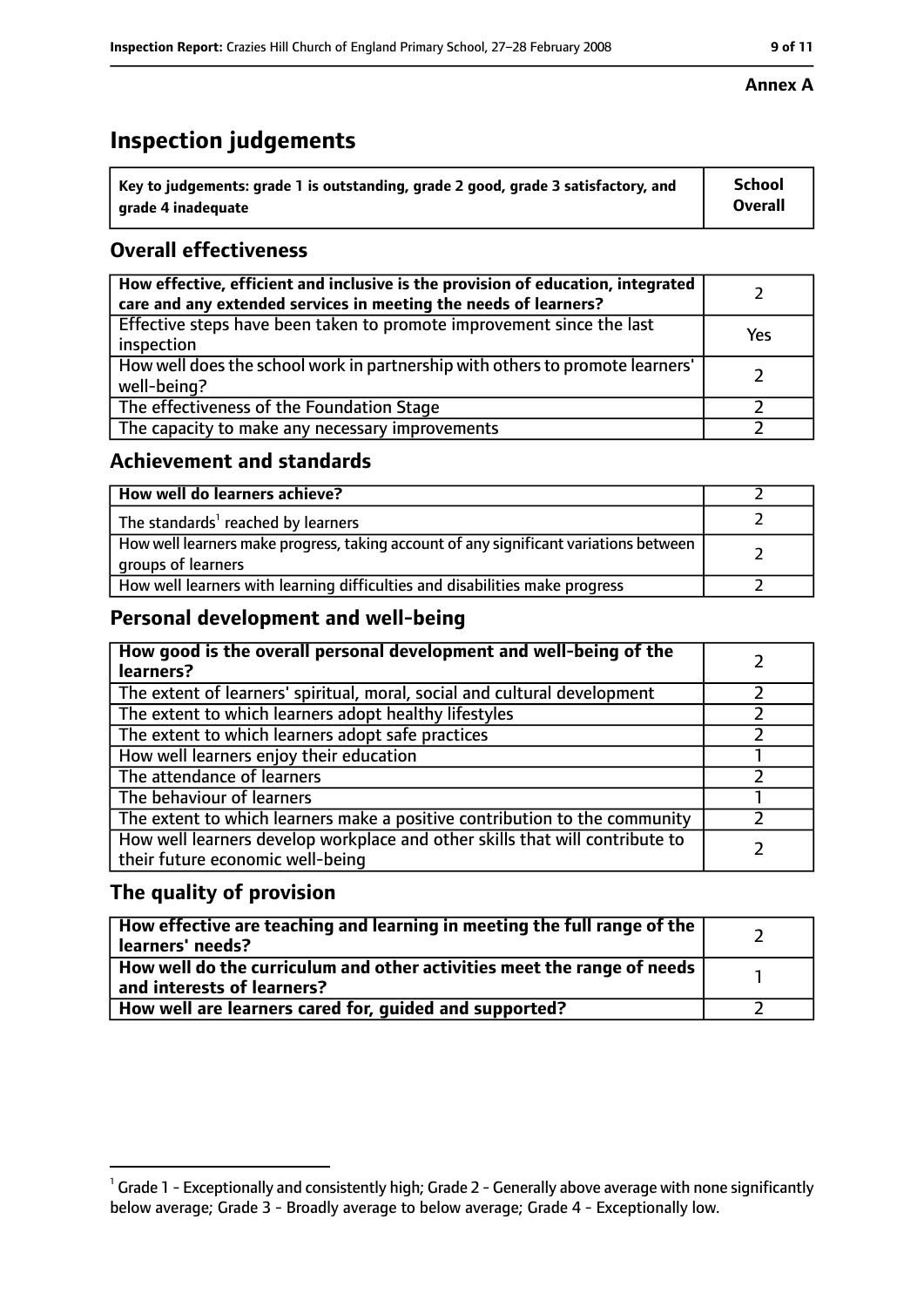#### **Annex A**

# **Leadership and management**

| How effective are leadership and management in raising achievement                                                                              |           |
|-------------------------------------------------------------------------------------------------------------------------------------------------|-----------|
| and supporting all learners?                                                                                                                    |           |
| How effectively leaders and managers at all levels set clear direction leading<br>to improvement and promote high quality of care and education |           |
| How effectively leaders and managers use challenging targets to raise standards                                                                 |           |
| The effectiveness of the school's self-evaluation                                                                                               |           |
| How well equality of opportunity is promoted and discrimination tackled so<br>that all learners achieve as well as they can                     |           |
| How effectively and efficiently resources, including staff, are deployed to<br>achieve value for money                                          | 7         |
| The extent to which governors and other supervisory boards discharge their<br>responsibilities                                                  | フ         |
| Do procedures for safequarding learners meet current government<br>requirements?                                                                | Yes       |
| Does this school require special measures?                                                                                                      | <b>No</b> |
| Does this school require a notice to improve?                                                                                                   | No        |